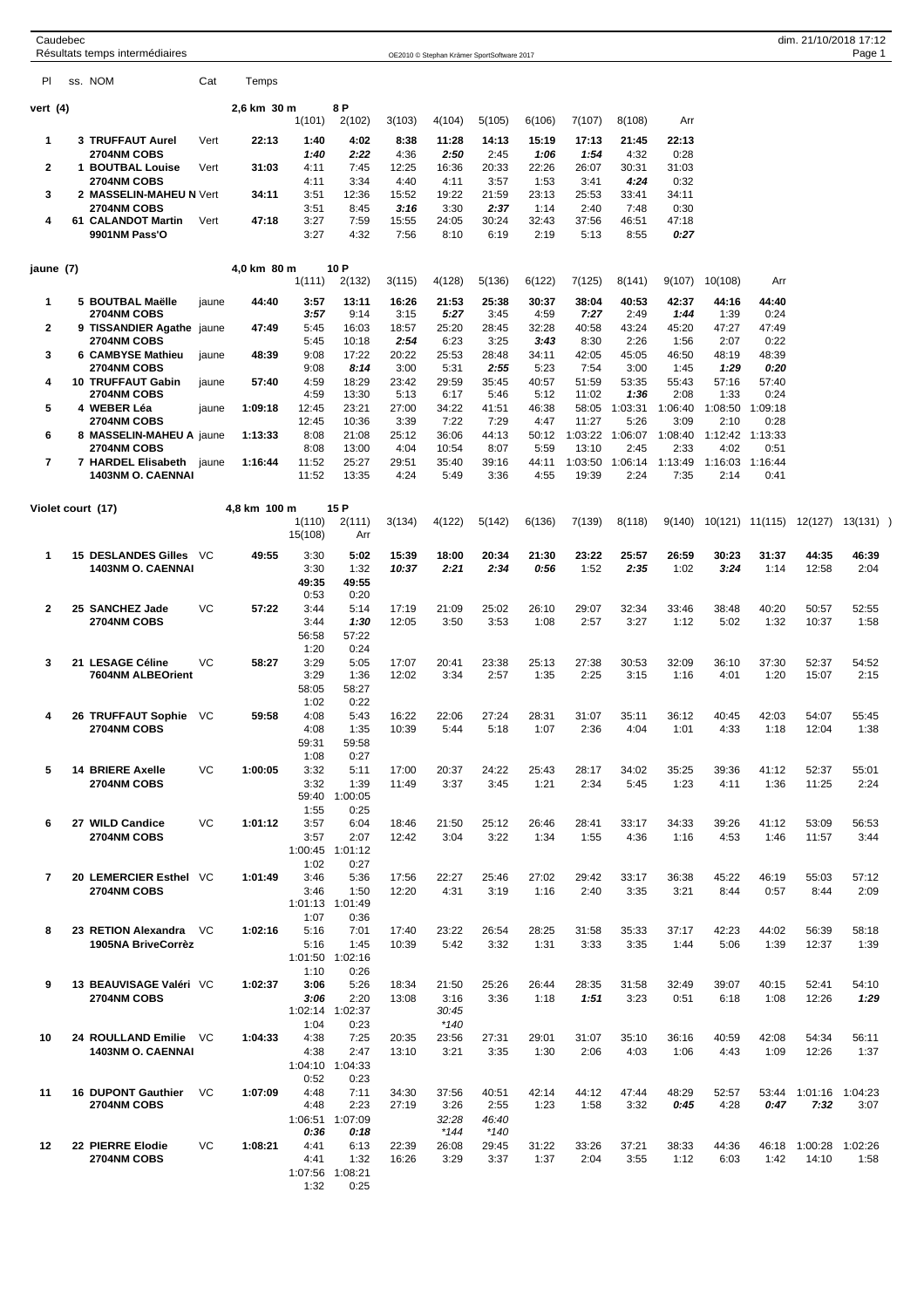| Caudebec       | Résultats temps intermédiaires                                                                    |                |                    |                                       |                                                 |                                          | OE2010 © Stephan Krämer SportSoftware 2017 |                                 |                                  |                                   |                                    |                                  |                         |                                            | dim. 21/10/2018 17:12   | Page 2                                     |  |
|----------------|---------------------------------------------------------------------------------------------------|----------------|--------------------|---------------------------------------|-------------------------------------------------|------------------------------------------|--------------------------------------------|---------------------------------|----------------------------------|-----------------------------------|------------------------------------|----------------------------------|-------------------------|--------------------------------------------|-------------------------|--------------------------------------------|--|
| PI.            | ss. NOM                                                                                           | Cat            | Temps              |                                       |                                                 |                                          |                                            |                                 |                                  |                                   |                                    |                                  |                         |                                            |                         |                                            |  |
|                | Violet court (17)                                                                                 |                | 4,8 km 100 m       |                                       | 15 P                                            | (suite)                                  |                                            |                                 |                                  |                                   |                                    |                                  |                         |                                            |                         |                                            |  |
|                |                                                                                                   |                |                    | 1(110)<br>15(108)                     | 2(111)<br>Arr                                   | 3(134)                                   | 4(122)                                     | 5(142)                          | 6(136)                           | 7(139)                            | 8(118)                             | 9(140)                           |                         | 10(121) 11(115)                            | 12(127)                 | 13(131))                                   |  |
| 13             | <b>17 EUDIER Agnes</b><br>2704NM COBS                                                             | VC             | 1:13:57            | 4:31<br>4:31<br>1:13:31               | 6:32<br>2:01<br>1:13:57                         | 20:02<br>13:30                           | 24:47<br>4:45                              | 28:48<br>4:01                   | 30:26<br>1:38                    | 33:40<br>3:14                     | 39:25<br>5:45                      | 41:27<br>2:02                    | 46:56<br>5:29           | 48:36<br>1:40                              | 1:02:25<br>13:49        | 1:08:42<br>6:17                            |  |
| 14             | 19 GOURLAIN Marguer VC<br>6205HF O <sup>2</sup>                                                   |                | 1:17:10            | 1:28<br>4:05<br>4:05<br>1:52          | 0:26<br>5:52<br>1:47<br>1:16:42 1:17:10<br>0:28 | 26:09<br>20:17                           | 29:43<br>3:34                              | 35:24<br>5:41                   | 40:04<br>4:40                    | 43:55<br>3:51                     | 48:43<br>4:48                      | 50:39<br>1:56                    | 57:16<br>6:37           | 58:45<br>1:29                              | 1:08:51<br>10:06        | 1:11:00<br>2:09                            |  |
| 15             | 18 FREMONT Raphaëll VC<br>2704NM COBS                                                             |                | 1:21:43            | 3:50<br>3:50<br>1:21:19<br>1:27       | 6:12<br>2:22<br>1:21:43<br>0:24                 | 21:12<br>15:00                           | 26:51<br>5:39                              | 35:52<br>9:01                   | 37:28<br>1:36                    | 39:29<br>2:01                     | 51:12<br>11:43                     | 52:32<br>1:20                    | 59:15<br>6:43           | 1:02:21<br>3:06                            | 1:11:42<br>9:21         | 1:16:06<br>4:24                            |  |
| 16             | 59 HOFF Mireille<br>5703GE T.A. FAMEC                                                             | VC             | 2:44:54            | 5:39<br>5:39<br>2:45                  | 9:46<br>4:07<br>2:44:22 2:44:54<br>0:32         | 45:38<br>35:52                           | 51:28<br>5:50                              | 59:37<br>8:09                   | 1:02:20<br>2:43                  | 1:12:03<br>9:43                   | 1:20:38<br>8:35                    | 1:22:33<br>1:55                  | 1:30:43 1:33:35<br>8:10 | 2:52                                       | 2:18:21<br>44:46        | 2:29:21<br>11:00                           |  |
|                | 62 CALANDOT Michelle VC<br><b>1403NM O. CAENNAI</b>                                               |                | disq.              | 8:55<br>8:55<br>2:02:53<br>2:27       | 11:45<br>2:50                                   | 35:43<br>23:58                           | 41:23<br>5:40<br>1:07:39<br>*142           | 47:24<br>6:01                   | 50:58<br>3:34                    | 1:12:10<br>21:12                  | 1:20:15<br>8:05                    | 1:22:32<br>2:17                  | 1:31:46<br>9:14         | 1:34:53<br>3:07                            | 1:51:00<br>16:07        | 1:54:54<br>3:54                            |  |
| Orange (2)     |                                                                                                   |                | 4.7 km 100 m       | 1(110)                                | 12 P<br>2(138)                                  | 3(122)                                   | 4(121)                                     | 5(134)                          | 6(128)                           | 7(136)                            | 8(119)                             | 9(130)                           |                         | 10(131) 11(137)                            | 12(108)                 | Arr                                        |  |
| 1<br>2         | <b>12 EUDIER Celine</b><br><b>7720IF TOM MEAUX</b><br>11 HARDEL Denis<br><b>1403NM O. CAENNAI</b> | orang<br>orang | 1:08:43<br>1:37:17 | 5:51<br>5:51<br>4:51<br>4:51          | 15:30<br>9:39<br>19:11<br>14:20                 | 18:49<br>3:19<br>20:39<br>1:28           | 26:45<br>7:56<br>31:38<br>10:59            | 30:06<br>3:21<br>43:21<br>11:43 | 37:21<br>7:15<br>51:59<br>8:38   | 40:32<br>3:11<br>1:04:30<br>12:31 | 55:21<br>14:49<br>1:20:07<br>15:37 | 59:36<br>4:15<br>1:24:16<br>4:09 | 1:51<br>1:26:07<br>1:51 | 1:01:27 1:04:43<br>3:16<br>1:31:41<br>5:34 | 3:34<br>1:36:36<br>4:55 | 1:08:17 1:08:43<br>0:26<br>1:37:17<br>0:41 |  |
|                | violet moyen (14)                                                                                 |                | 5,8 km 130 m       | 1(126)<br>15(133)                     | 17 P<br>2(125)<br>16(141)                       | 3(112)<br>17(108)                        | 4(123)<br>Arr                              | 5(142)                          | 6(139)                           | 7(118)                            | 8(140)                             | 9(121)                           | 10(115)                 | 11(138)                                    | 12(122)                 | 13(127)                                    |  |
| 1              | 37 PELLIN Bertrand<br>9502IF ACBeaucham                                                           | <b>VM</b>      | 58:36              | 3:22<br>3:22<br>55:58                 | 8:27<br>5:05<br>57:22                           | 16:30<br>8:03<br>58:16                   | 20:13<br>3:43<br>58:36                     | 29:29<br>9:16                   | 32:03<br>2:34                    | 34:51<br>2:48                     | 36:07<br>1:16                      | 40:47<br>4:40                    | 41:56<br>1:09           | 44:24<br>2:28                              | 45:16<br>0:52           | 52:14<br>6:58                              |  |
| 2              | 31 BRIERE Eliot<br><b>2704NM COBS</b>                                                             | VM             | 59:47              | 2:10<br>2:29<br>2:29<br>57:22         | 1:24<br>6:38<br>4:09<br>58:29                   | 0:54<br>16:14<br>9:36<br>59:26           | 0:20<br>18:17<br>2:03<br>59:47             | 27:36<br>9:19                   | 30:43<br>3:07                    | 33:54<br>3:11                     | 35:02<br>1:08                      | 39:16<br>4:14                    | 41:20<br>2:04           | 45:10<br>3:50                              | 46:01<br>0:51           | 53:15<br>7:14                              |  |
| 3              | 63 PIGEON Eric<br><b>2704NM COBS</b>                                                              | VM             | 1:01:18            | 2:08<br>2:43<br>2:43<br>58:23<br>5:00 | 1:07<br>6:20<br>3:37<br>59:31<br>1:08           | 0:57<br>13:50<br>7:30<br>1:00:51<br>1:20 | 0:21<br>15:29<br>1:39<br>1:01:18<br>0:27   | 25:27<br>9:58                   | 27:14<br>1:47                    | 30:06<br>2:52                     | 31:21<br>1:15                      | 36:03<br>4:42                    | 37:13<br>1:10           | 39:39<br>2:26                              | 40:47<br>1:08           | 50:58<br>10:11                             |  |
| 4              | 28 BANIK Frédéric<br>7604NM ALBEOrient                                                            | VM             | 1:02:25            | 3:30<br>3:30<br>59:09<br>3:19         | 9:02<br>5:32<br>1:00:45<br>1:36                 | 17:19<br>8:17<br>1:01:58<br>1:13         | 19:12<br>1:53<br>1:02:25<br>0:27           | 29:35<br>10:23                  | 31:40<br>2:05                    | 34:41<br>3:01                     | 36:06<br>1:25                      | 40:12<br>4:06                    | 41:32<br>1:20           | 44:11<br>2:39                              | 45:24<br>1:13           | 54:16<br>8:52                              |  |
| 5              | 33 DUDOUT Loane<br>2704NM COBS                                                                    | VM             | 1:04:39            | 3:01<br>3:01<br>1:01:56<br>2:04       | 14:43<br>11:42<br>1:03:14<br>1:18               | 23:49<br>9:06<br>1:04:14<br>1:00         | 25:59<br>2:10<br>1:04:39<br>0:25           | 35:50<br>9:51                   | 37:49<br>1:59                    | 40:33<br>2:44                     | 41:50<br>1:17                      | 45:35<br>3:45                    | 46:54<br>1:19           | 49:35<br>2:41                              | 50:41<br>1:06           | 58:36<br>7:55                              |  |
| 6              | 35 FAUDET Olivier<br>1406NM vir'king rai                                                          | VM             | 1:06:19            | 2:30<br>2:30<br>1:41                  | 6:18<br>3:48<br>1:03:42 1:05:10<br>1:28         | 14:05<br>7:47<br>1:05:57<br>0:47         | 15:50<br>1:45<br>1:06:19<br>0:22           | 31:42<br>15:52                  | 33:19<br>1:37                    | 43:19<br>10:00                    | 44:18<br>0:59                      | 47:42<br>3:24                    | 48:44<br>1:02           | 50:43<br>1:59                              | 51:32<br>0:49           | 58:20<br>6:48                              |  |
| $\overline{7}$ | 36 MOY Ludovic<br>7604NM ALBEOrient                                                               | VM             | 1:06:54            | 3:49<br>3:49<br>1:03:34<br>2:16       | 10:44<br>6:55<br>1:05:29<br>1:55                | 18:39<br>7:55<br>1:06:29<br>1:00         | 23:25<br>4:46<br>1:06:54<br>0:25           | 33:28<br>10:03                  | 36:50<br>3:22<br>49:53<br>$*122$ | 40:01<br>3:11                     | 41:04<br>1:03                      | 46:25<br>5:21                    | 47:31<br>1:06           | 51:24<br>3:53                              | 52:24<br>1:00           | 59:16<br>6:52                              |  |
| 8              | 29 BEAUVISAGE Bruno VM<br>2704NM COBS                                                             |                | 1:12:38            | 3:56<br>3:56<br>1:09:28<br>2:07       | 14:16<br>10:20<br>1:11:09<br>1:41               | 22:39<br>8:23<br>1:12:12 1:12:38<br>1:03 | 32:36<br>9:57<br>0:26                      | 43:13<br>10:37                  | 45:20<br>2:07                    | 48:23<br>3:03                     | 49:42<br>1:19                      | 54:34<br>4:52                    | 55:46<br>1:12           | 58:04<br>2:18                              | 59:07<br>1:03           | 1:05:59<br>6:52                            |  |
| 9              | 34 DUPONT Guillaume VM<br>2704NM COBS                                                             |                | 1:13:04            | 7:02<br>7:02<br>2:44                  | 11:34<br>4:32<br>1:09:04 1:10:45<br>1:41        | 20:21<br>8:47<br>1:12:00<br>1:15         | 27:09<br>6:48<br>1:13:04<br>1:04           | 38:36<br>11:27                  | 40:26<br>1:50                    | 43:39<br>3:13                     | 44:39<br>1:00                      | 48:45<br>4:06                    | 49:50<br>1:05           | 52:12<br>2:22                              | 54:10<br>1:58           | 1:02:04<br>7:54                            |  |
| 10             | 38 PICARD J-Pierre<br>2704NM COBS                                                                 | VM             | 1:13:15            | 3:51<br>3:51<br>1:09:48<br>3:35       | 9:15<br>5:24<br>1:11:34<br>1:46                 | 18:55<br>9:40<br>1:12:45<br>1:11         | 22:08<br>3:13<br>1:13:15<br>0:30           | 31:41<br>9:33                   | 33:52<br>2:11                    | 36:52<br>3:00                     | 38:10<br>1:18                      | 41:48<br>3:38                    | 42:59<br>1:11           | 45:12<br>2:13                              | 46:16<br>1:04           | 55:31<br>9:15                              |  |
| 11             | 32 BRIERE Xavier<br>2704NM COBS                                                                   | VM             | 1:18:45            | 3:46<br>3:46<br>1:15:22<br>3:13       | 11:54<br>8:08<br>1:17:01<br>1:39                | 21:43<br>9:49<br>1:18:22<br>1:21         | 24:21<br>2:38<br>1:18:45<br>0:23           | 34:25<br>10:04                  | 36:37<br>2:12                    | 40:02<br>3:25                     | 41:10<br>1:08                      | 45:30<br>4:20                    | 46:49<br>1:19           | 58:42<br>11:53                             | 1:00:10<br>1:28         | 1:10:38<br>10:28                           |  |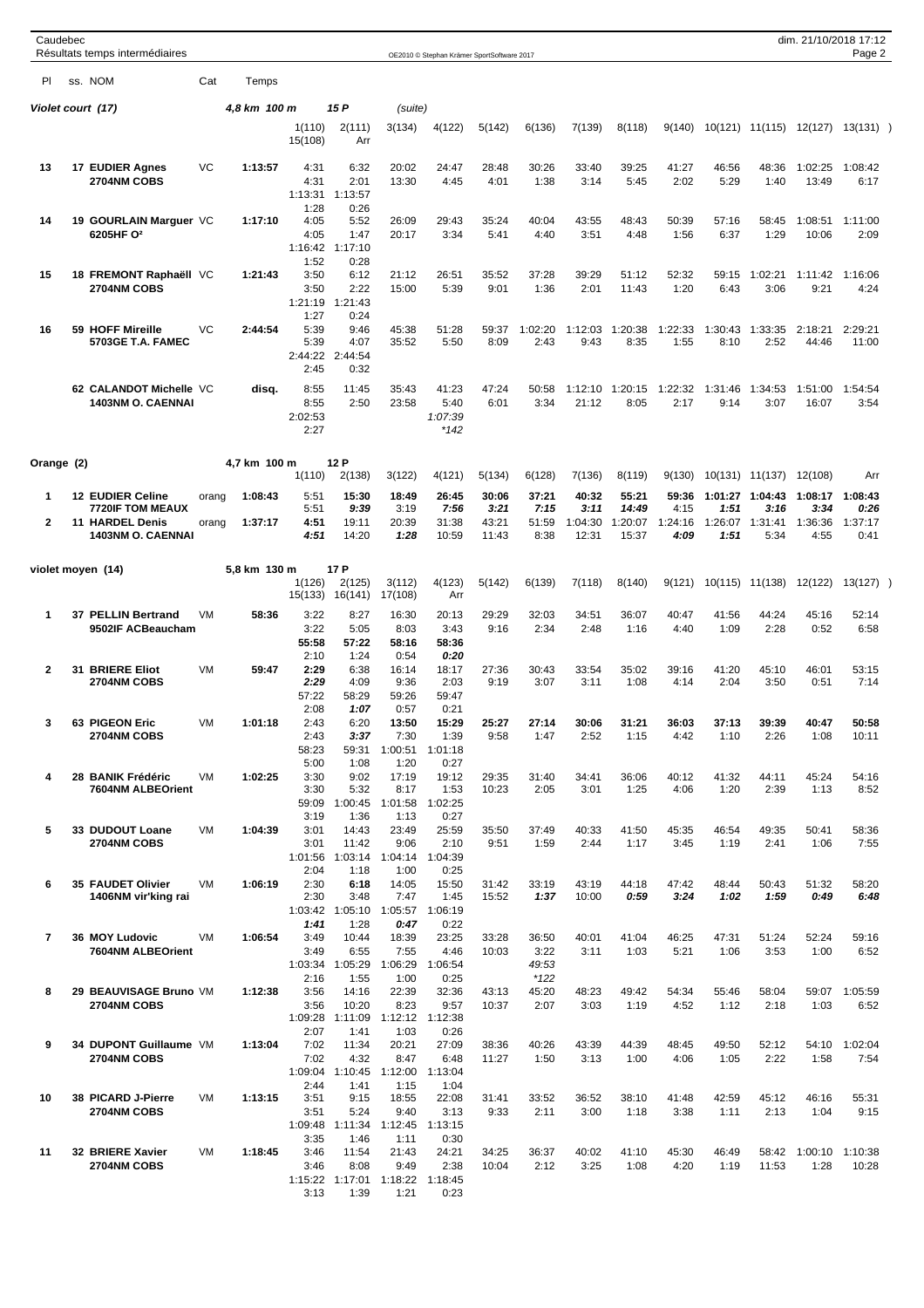| Caudebec         | Résultats temps intermédiaires                 |      |              |                                         |                                           |                                          | OE2010 © Stephan Krämer SportSoftware 2017 |                                   |                                          |                                  |                                  |                                          |               |                          | dim. 21/10/2018 17:12 | Page 3           |  |
|------------------|------------------------------------------------|------|--------------|-----------------------------------------|-------------------------------------------|------------------------------------------|--------------------------------------------|-----------------------------------|------------------------------------------|----------------------------------|----------------------------------|------------------------------------------|---------------|--------------------------|-----------------------|------------------|--|
| PI               | ss. NOM                                        | Cat  | Temps        |                                         |                                           |                                          |                                            |                                   |                                          |                                  |                                  |                                          |               |                          |                       |                  |  |
|                  | violet moyen (14)                              |      | 5,8 km 130 m |                                         | 17 P                                      | (suite)                                  |                                            |                                   |                                          |                                  |                                  |                                          |               |                          |                       |                  |  |
|                  |                                                |      |              | 1(126)<br>15(133)                       | 2(125)<br>16(141)                         | 3(112)<br>17(108)                        | 4(123)<br>Arr                              | 5(142)                            | 6(139)                                   | 7(118)                           | 8(140)                           | 9(121)                                   |               | 10(115) 11(138)          | 12(122)               | 13(127)          |  |
| 12               | 30 BOCQUET Jean-Bap VM<br>1406NM vir'king rai  |      | 1:24:03      | 5:36<br>5:36<br>1:20:35<br>2:46         | 11:24<br>5:48<br>1:22:36<br>2:01          | 20:42<br>9:18<br>1:23:28<br>0:52         | 23:41<br>2:59<br>1:24:03<br>0:35           | 34:01<br>10:20                    | 36:31<br>2:30                            | 50:10<br>13:39                   | 51:20<br>1:10                    | 55:33<br>4:13                            | 57:10<br>1:37 | 59:47<br>2:37            | 1:01:11<br>1:24       | 1:16:03<br>14:52 |  |
|                  | 39 ROUSSEAUX Eric<br>2704NM COBS               | VM   | pm           | 3:35<br>3:35<br>57:28                   | 7:46<br>4:11<br>59:19                     | 16:48<br>9:02<br>1:00:10                 | 21:35<br>4:47<br>1:00:34                   | 31:56<br>10:21                    | 33:43<br>1:47<br>53:15                   | 36:24<br>2:41                    | 37:40<br>1:16                    | -----                                    | 42:23<br>4:43 | 45:30<br>3:07            | 46:37<br>1:07         | -----            |  |
|                  | <b>40 TRUFFAUT Franck</b><br>2704NM COBS       | VM   | pm           | 3:08<br>7:07<br>7:07<br>1:02:23<br>2:55 | 1:51<br>18:20<br>11:13<br>1:04:28<br>2:05 | 0:51<br>25:38<br>7:18<br>1:05:18<br>0:50 | 0:24<br>27:11<br>1:33<br>1:06:01<br>0:43   | 36:01<br>8:50                     | $*120$<br>37:56<br>1:55                  | -----                            | 39:49<br>1:53                    | 44:06<br>4:17                            | 45:56<br>1:50 | 48:39<br>2:43            | 50:05<br>1:26         | 58:00<br>7:55    |  |
| violet long (18) |                                                |      | 7,9 km 180 m | 1(109)                                  | 22 P<br>2(126)                            | 3(110)                                   | 4(111)                                     | 5(118)                            | 6(117)                                   | 7(116)                           | 8(139)                           | 9(121)                                   |               | 10(115) 11(123)          | 12(113)               | 13(112)          |  |
|                  |                                                |      |              | 15(138)                                 | 16(119)                                   | 17(120)                                  | 18(124)                                    | 19(133)                           | 20(137)                                  | 21(125)                          | 22(108)                          | Arr                                      |               |                          |                       |                  |  |
| 1                | 41 CALANDOT Françoi VL<br>1403NM O. CAENNAI    |      | 56:21        | 1:32<br>1:32<br>43:59<br>1:28           | 2:28<br>0:56<br>48:44<br>4:45             | 4:06<br>1:38<br>49:40<br>0:56            | 5:06<br>1:00<br>51:01<br>1:21              | 14:09<br>9:03<br>52:09<br>1:08    | 17:20<br>3:11<br>54:06<br>1:57           | 19:16<br>1:56<br>54:37<br>0:31   | 22:44<br>3:28<br>55:57<br>1:20   | 26:20<br>3:36<br>56:21<br>0:24           | 27:09<br>0:49 | 33:21<br>6:12            | 34:42<br>1:21         | 37:39<br>2:57    |  |
| $\overline{2}$   | 56 SANCHEZ Philippe<br>2704NM COBS             | - VL | 57:55        | 1:12<br>1:12<br>44:09                   | 2:12<br>1:00<br>49:01                     | 4:13<br>2:01<br>50:09                    | 5:18<br>1:05<br>52:14                      | 14:34<br>9:16<br>53:54            | 18:06<br>3:32<br>55:29                   | 20:00<br>1:54<br>56:02           | 24:26<br>4:26<br>57:34           | 27:55<br>3:29<br>57:55                   | 28:58<br>1:03 | 34:49<br>5:51            | 36:36<br>1:47         | 37:42<br>1:06    |  |
| 3                | 54 RETION Silvain<br>1905NA BriveCorrèz        | VL   | 1:00:25      | 1:33<br>1:27<br>1:27<br>47:58           | 4:52<br>2:28<br>1:01<br>52:55             | 1:08<br>4:39<br>2:11<br>53:53            | 2:05<br>5:40<br>1:01<br>55:15              | 1:40<br>15:56<br>10:16<br>56:28   | 1:35<br>19:57<br>4:01<br>57:52           | 0:33<br>22:08<br>2:11<br>58:27   | 1:32<br>26:46<br>4:38<br>1:00:02 | 0:21<br>30:38<br>3:52<br>1:00:25         | 31:29<br>0:51 | 37:22<br>5:53            | 38:57<br>1:35         | 41:45<br>2:48    |  |
| 4                | 53 MILEO Julien<br>2704NM COBS                 | VL   | 1:00:45      | 1:22<br>1:20<br>1:20                    | 4:57<br>2:30<br>1:10                      | 0:58<br>4:16<br>1:46                     | 1:22<br>5:16<br>1:00                       | 1:13<br>14:09<br>8:53             | 1:24<br>17:27<br>3:18                    | 0:35<br>20:01<br>2:34            | 1:35<br>23:42<br>3:41            | 0:23<br>27:08<br>3:26                    | 28:04<br>0:56 | 39:19<br>11:15           | 40:46<br>1:27         | 41:42<br>0:56    |  |
| 5                | 58 CASTEL Nicolas                              | VL   | 1:08:39      | 48:29<br>1:32<br>1:39                   | 53:00<br>4:31<br>3:29                     | 54:01<br>1:01<br>9:07                    | 55:21<br>1:20<br>10:12                     | 56:45<br>1:24<br>19:39            | 58:24<br>1:39<br>23:24                   | 59:10<br>0:46<br>25:57           | 1:00:25<br>1:15<br>30:18         | 1:00:45<br>0:20<br>35:15                 | 36:09         | 13:23<br>$*140$<br>42:31 | 44:39                 | 46:21            |  |
| 6                | 9901NM Pass'O<br>57 WILD Sebastian             | VL   | 1:11:15      | 1:39<br>52:57<br>1:50<br>1:34           | 1:50<br>58:41<br>5:44<br>2:46             | 5:38<br>59:47<br>1:06<br>5:12            | 1:05<br>1:01:50<br>2:03<br>6:28            | 9:27<br>1:03:51<br>2:01<br>17:36  | 3:45<br>1:05:30<br>1:39<br>21:48         | 2:33<br>1:06:19<br>0:49<br>24:12 | 4:21<br>1:08:20<br>2:01<br>28:24 | 4:57<br>1:08:39<br>0:19<br>33:11         | 0:54<br>34:10 | 6:22<br>41:51            | 2:08<br>44:43         | 1:42<br>46:01    |  |
|                  | 2704NM COBS                                    |      |              | 1:34<br>54:22<br>2:22                   | 1:12<br>1:00:51<br>6:29                   | 2:26<br>1:02:16<br>1:25                  | 1:16<br>1:04:01<br>1:45                    | 11:08<br>1:06:13<br>2:12          | 4:12<br>1:08:13<br>2:00                  | 2:24<br>1:09:03<br>0:50          | 4:12<br>1:10:53<br>1:50          | 4:47<br>1:11:15<br>0:22                  | 0:59          | 7:41                     | 2:52                  | 1:18             |  |
| 7                | <b>43 EUDIER Patrick</b><br><b>2704NM COBS</b> | VL   | 1:12:11      | 1:49<br>1:49<br>53:23                   | 3:13<br>1:24<br>59:25                     | 5:29<br>2:16<br>1:00:38                  | 6:46<br>1:17<br>1:03:46                    | 16:26<br>9:40<br>1:05:52          | 20:17<br>3:51<br>1:08:07                 | 22:23<br>2:06<br>1:09:54         | 27:05<br>4:42<br>1:11:46         | 31:48<br>4:43<br>1:12:11                 | 32:51<br>1:03 | 39:24<br>6:33            | 41:24<br>2:00         | 43:13<br>1:49    |  |
| 8                | 49 LEMAISTRE Alexand VL<br>2704NM COBS         |      | 1:13:04      | 4:21<br>1:28<br>1:28<br>58:25           | 6:02<br>4:19<br>2:51<br>1:03:25           | 1:13<br>8:57<br>4:38<br>1:04:29          | 3:08<br>10:32<br>1:35<br>1:07:01           | 2:06<br>21:25<br>10:53<br>1:08:49 | 2:15<br>24:46<br>3:21<br>1:10:19         | 1:47<br>26:56<br>2:10<br>1:10:59 | 1:52<br>31:01<br>4:05            | 0:25<br>35:59<br>4:58<br>1:12:42 1:13:04 | 37:06<br>1:07 | 43:43<br>6:37            | 47:19<br>3:36         | 51:58<br>4:39    |  |
| 9                | 52 MABIRE Jean Baptis VL<br>7604NM ALBEOrient  |      | 1:15:49      | 1:29<br>2:04<br>2:04                    | 5:00<br>3:13<br>1:09                      | 1:04<br>8:27<br>5:14                     | 2:32<br>9:45<br>1:18                       | 1:48<br>21:29<br>11:44            | 1:30<br>25:29<br>4:00                    | 0:40<br>27:54<br>2:25            | 1:43<br>32:27<br>4:33            | 0:22<br>37:07<br>4:40                    | 38:16<br>1:09 | 46:16<br>8:00            | 49:20<br>3:04         | 50:46<br>1:26    |  |
| 10               | 50 LESAGE Arnaud<br>7604NM ALBEOrient          | VL   | 1:18:38      | 2:04<br>1:41<br>1:41                    | 58:42 1:05:18<br>6:36<br>4:08<br>2:27     | 1:06:43<br>1:25<br>6:55<br>2:47          | 1:08:58<br>2:15<br>8:04<br>1:09            | 1:11:03<br>2:05<br>19:52<br>11:48 | 1:13:00<br>1:57<br>23:22<br>3:30         | 1:13:38<br>0:38<br>25:50<br>2:28 | 1:15:25<br>1:47<br>31:15<br>5:25 | 1:15:49<br>0:24<br>35:54<br>4:39         | 37:00<br>1:06 | 46:56<br>9:56            | 49:16<br>2:20         | 50:31<br>1:15    |  |
| 11               | 45 GOURLAIN Vincent VL                         |      | 1:20:49      | 59:00<br>2:07<br>1:55                   | 1:06:39<br>7:39<br>3:35                   | 1:08:07<br>1:28<br>6:28                  | 1:12:39<br>4:32<br>7:39                    | 1:14:23<br>1:44<br>19:06          | 1:16:00<br>1:37<br>23:06                 | 1:16:40<br>0:40<br>26:20         | 1:18:18<br>1:38<br>30:38         | 1:18:38<br>0:20<br>35:35                 | 37:01         | 47:04                    | 54:59                 | 56:34            |  |
|                  | 6205HF O <sup>2</sup>                          |      |              | 1:55<br>1:04:29<br>2:21                 | 1:40<br>1:11:22<br>6:53                   | 2:53<br>1:12:39<br>1:17                  | 1:11<br>1:14:32<br>1:53                    | 11:27<br>1:16:26<br>1:54          | 4:00<br>1:18:04<br>1:38                  | 3:14<br>1:18:46<br>0:42          | 4:18<br>1:20:28<br>1:42          | 4:57<br>1:20:49<br>0:21                  | 1:26          | 10:03                    | 7:55                  | 1:35             |  |
| 12               | 55 RIBEIRO Michel<br>2704NM COBS               | VL   | 1:21:23      | 1:59<br>1:59<br>1:04:36<br>2:00         | 3:38<br>1:39<br>1:10:36<br>6:00           | 6:32<br>2:54<br>1:11:48<br>1:12          | 8:44<br>2:12<br>1:14:00<br>2:12            | 20:08<br>11:24<br>2:12            | 24:15<br>4:07<br>1:16:12 1:18:27<br>2:15 | 26:43<br>2:28<br>1:19:15<br>0:48 | 32:34<br>5:51<br>1:20:56<br>1:41 | 38:59<br>6:25<br>1:21:23<br>0:27         | 40:01<br>1:02 | 51:15<br>11:14           | 54:27<br>3:12         | 56:24<br>1:57    |  |
| 13               | 42 DIVAY Maxime<br>1406NM vir'king rai         | VL   | 1:22:55      | 1:21<br>1:21                            | 2:26<br>1:05<br>1:06:31 1:12:49           | 8:16<br>5:50<br>1:14:02                  | 10:03<br>1:47<br>1:15:52                   | 21:32<br>11:29<br>1:18:10         | 25:52<br>4:20<br>1:20:04                 | 28:38<br>2:46<br>1:20:53         | 33:12<br>4:34<br>1:22:35         | 37:34<br>4:22<br>1:22:55                 | 38:40<br>1:06 | 51:47<br>13:07           | 57:18<br>5:31         | 59:18<br>2:00    |  |
| 14               | 47 LANDRU Régis<br>7604NM ALBEOrient           | VL   | 1:23:38      | 1:43<br>1:48<br>1:48<br>1:06:39         | 6:18<br>3:23<br>1:35<br>1:12:50           | 1:13<br>6:08<br>2:45<br>1:14:01          | 1:50<br>7:32<br>1:24<br>1:16:03            | 2:18<br>20:28<br>12:56<br>1:18:17 | 1:54<br>26:05<br>5:37<br>1:20:35         | 0:49<br>28:46<br>2:41<br>1:21:17 | 1:42<br>34:36<br>5:50<br>1:23:15 | 0:20<br>40:46<br>6:10<br>1:23:38         | 41:40<br>0:54 | 50:25<br>8:45            | 57:03<br>6:38         | 58:43<br>1:40    |  |
| 15               | 51 LUCAS Sébastien<br>7604NM ALBEOrient        | VL   | 1:36:03      | 2:03<br>2:03<br>2:03<br>1:07:27         | 6:11<br>3:35<br>1:32<br>1:22:58           | 1:11<br>9:42<br>6:07<br>1:24:24          | 2:02<br>11:10<br>1:28<br>1:26:45           | 2:14<br>24:16<br>13:06<br>1:29:02 | 2:18<br>28:55<br>4:39<br>1:32:07         | 0:42<br>31:54<br>2:59<br>1:32:54 | 1:58<br>37:57<br>6:03<br>1:35:39 | 0:23<br>46:09<br>8:12<br>1:36:03         | 47:28<br>1:19 | 55:30<br>8:02            | 57:26<br>1:56         | 58:59<br>1:33    |  |
|                  |                                                |      |              | 2:22                                    | 15:31                                     | 1:26                                     | 2:21                                       | 2:17                              | 3:05                                     | 0:47                             | 2:45                             | 0:24                                     |               |                          |                       |                  |  |